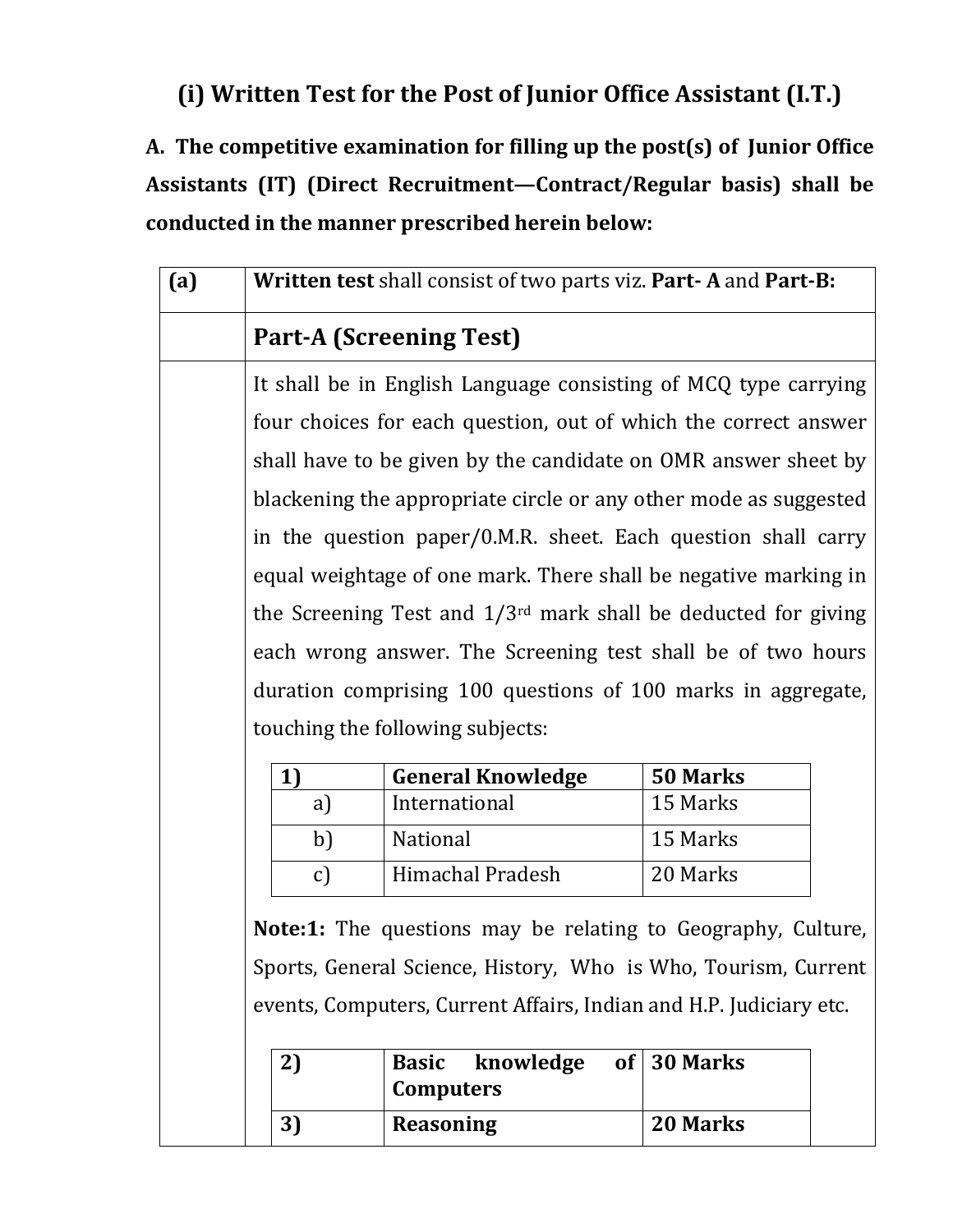**Note:2:** The O.M.R. sheets containing the answers of M.C.Q. type questions shall be got evaluated through the electronic mode and the candidates qualifying the screening test by securing at least 50 percent marks shall be called for the written examination, if they fall in the ratio of 1/6 which means six candidates against one vacancy advertised.

## **PART-B (Computers, English and Hindi)**

## **Written Test shall be of total 80 marks to be completed in 2 hours consisting of the following:-**

| (i)                                                             | Essay, in English 300 words                                                                                                                                                                                                           | 15 marks |
|-----------------------------------------------------------------|---------------------------------------------------------------------------------------------------------------------------------------------------------------------------------------------------------------------------------------|----------|
| (ii)                                                            | Essay, in Hindi 300 words                                                                                                                                                                                                             | 15 marks |
| (iii)                                                           | Translation from English to Hindi   10 marks<br>Paragraph containing<br>(one)<br>at<br>least five sentences)                                                                                                                          |          |
| (iv)                                                            | Translation from Hindi to English   10 marks<br>(one Paragraph containing<br>at<br>least five sentences)                                                                                                                              |          |
| (v)                                                             | Computers                                                                                                                                                                                                                             | 30 marks |
|                                                                 | <b>Note:3:</b> Candidates qualifying the Written test by securing at least<br>50 percent marks shall be called for the Typing Test if they fall in<br>the ratio of 1:5 which means five candidates against one<br>vacancy advertised. |          |
| <b>Typing Test:</b>                                             |                                                                                                                                                                                                                                       |          |
|                                                                 | The candidates shall have to qualify, typing test at 30 W.P.M., in                                                                                                                                                                    |          |
| English, on computers, where for a separate test shall be held. |                                                                                                                                                                                                                                       |          |

**(b) Typing Test:**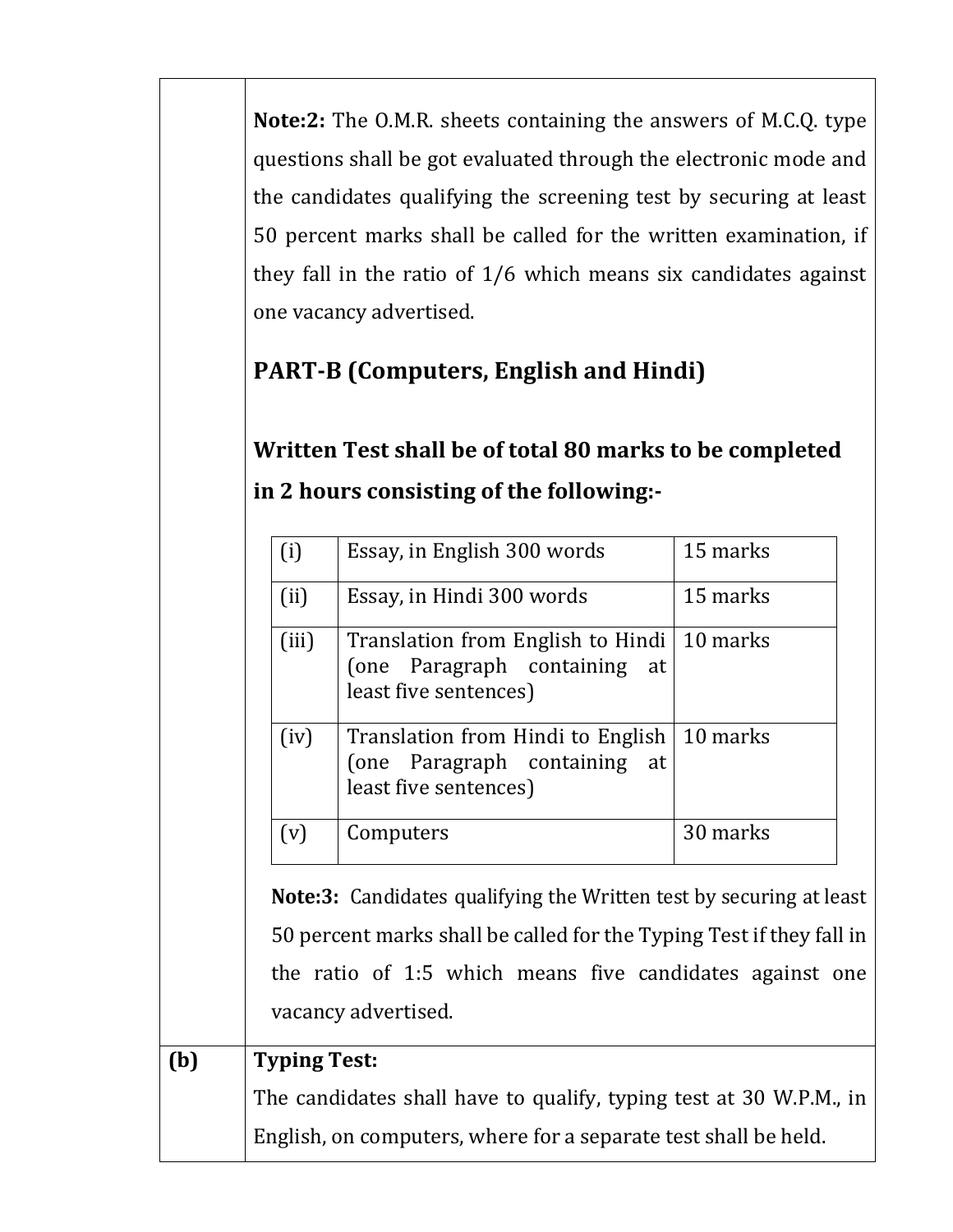|     | Provided that only 10% of the mistakes in typing test shall              |                                                                   |         |  |  |
|-----|--------------------------------------------------------------------------|-------------------------------------------------------------------|---------|--|--|
|     | be permitted which in other words means that if any candidate            |                                                                   |         |  |  |
|     | commits more than thirty (30) mistakes then notwithstanding the          |                                                                   |         |  |  |
|     |                                                                          | fact that he/she has successfully typed out the given             |         |  |  |
|     | passage/material with the speed of 30 w.p.m. still he/she shall be       |                                                                   |         |  |  |
|     | declared as unqualified and shall not be eligible to appear in the       |                                                                   |         |  |  |
|     | interview.                                                               |                                                                   |         |  |  |
|     | <b>Note:1:</b> The time for typing test shall be <b>ten(10) minutes.</b> |                                                                   |         |  |  |
|     | <b>Note:2:</b> The typing test shall be merely qualifying and marks      |                                                                   |         |  |  |
|     | obtained therein shall not be counted for determining the final          |                                                                   |         |  |  |
|     | merit.                                                                   |                                                                   |         |  |  |
| (c) | Interview shall be of 10 marks as follows:-                              |                                                                   |         |  |  |
|     | (i)                                                                      | General knowledge/ General<br>Awareness                           | 4 Marks |  |  |
|     | (ii)                                                                     | Experience                                                        | 3 Marks |  |  |
|     | (iii)                                                                    | <b>Educational Qualification</b>                                  | 3 Marks |  |  |
|     | <b>Total</b>                                                             | 10 Marks                                                          |         |  |  |
| (d) |                                                                          | Final merit list shall be drawn on the basis of written test as   |         |  |  |
|     | well as interview                                                        |                                                                   |         |  |  |
| (e) |                                                                          | <b>Criterion for Awarding marks for Educational Qualification</b> |         |  |  |
|     |                                                                          |                                                                   |         |  |  |
|     | (i)                                                                      | Any Diploma in Computers from<br>I.T.I. or equivalent             | 1 mark  |  |  |
|     | (ii)                                                                     | Bachelor Degree in Computers/<br>P.G. Diploma in Computers        | 2 marks |  |  |
|     | (iii)                                                                    | Any Master Degree and above                                       | 3 marks |  |  |